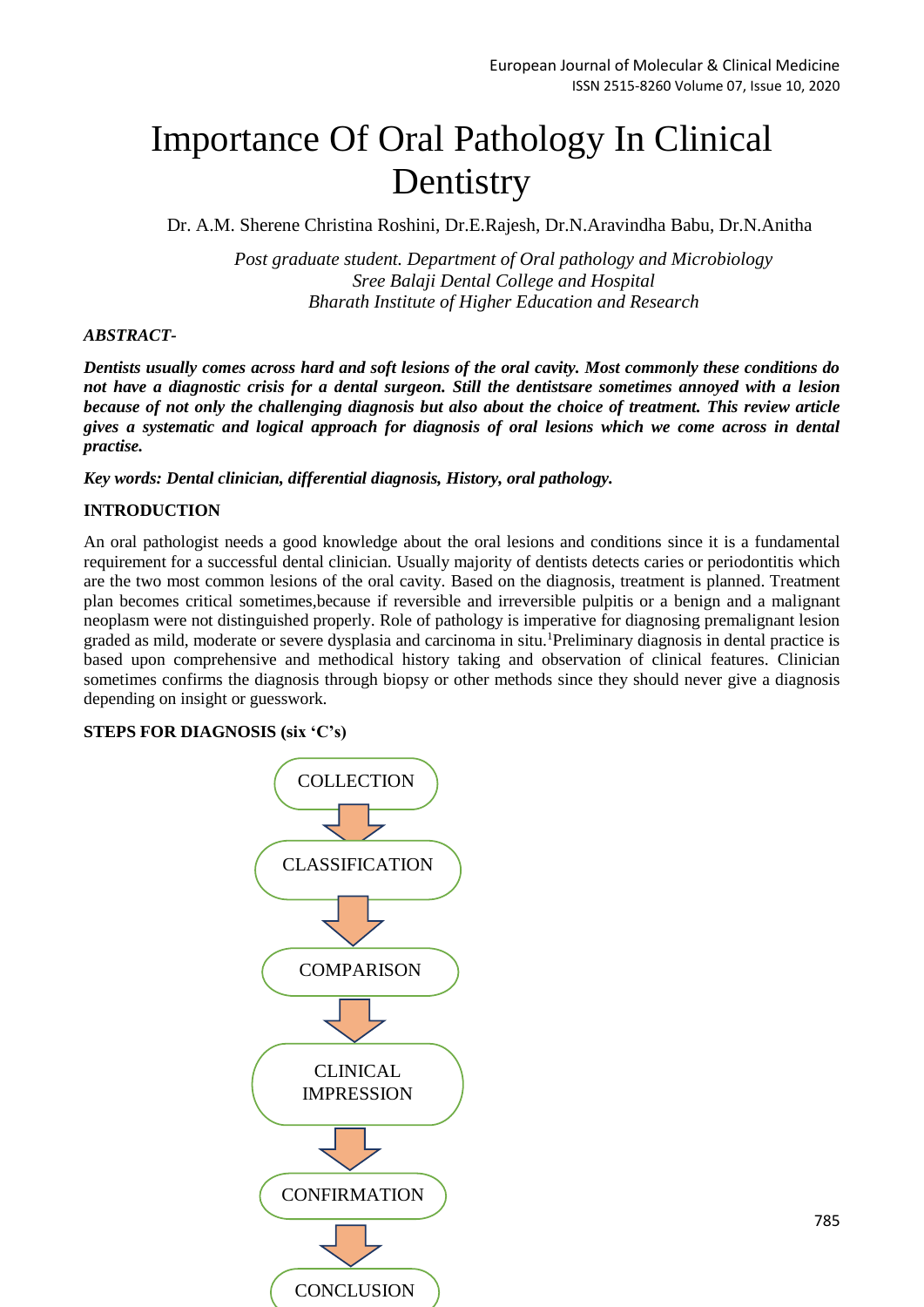# **STEP 1: COLLECTION**

Information is collected through thorough history taking, which is usually neglected. It is a professional responsibility for every clinician to know patient's complete medical history since it may affect dental treatment. Another importantthing is to take medication histories in order to prevent medication errors and related risks to patients and also to detect drug-related clinical and/or pathological changes.<sup>2</sup>Although diagnosis appears to be self-evident by inspection alone, existing diseases might be undetected and untreated.<sup>3</sup>History taking promotes a good doctor-patient relationship and it also saves the necessity for expensive laboratory procedures.

## **STEP 2: CLASSIFICATION**

Oral lesions are categorized based upon:

- $\triangleright$  Colour change (white, red, blue, pigmented or combined),
- $\triangleright$  Loss of integrity of the mucous membrane (erosion, fissure, or ulcer, which may be primary or secondary),
- $\triangleright$  Growth or swelling,
- $\triangleright$  Lesions involves tooth and/or bone, either alone or combined with other soft tissue lesions,
- $\triangleright$  Syndrome

When an oral lesion is detected by a dentist, he/she should first try to categorize the lesion based on any of these categories.

#### **STEP 3: COMPARISON**

Differential diagnosis plays a major role in diagnosing an oral lesion. Following factors are considered for differential diagnosis:



- Clinical appearance might predict the nature of the lesions.
- Certain sites are common for some lesionse.g., Pyogenic granuloma is commonly seen in gingiva and unlikely to be observed on floor of the mouth; Ranula is usually observed on the floor of the mouth and is not on gingiva.
- Palpation of the lesions provide an indication of the nature of the lesions.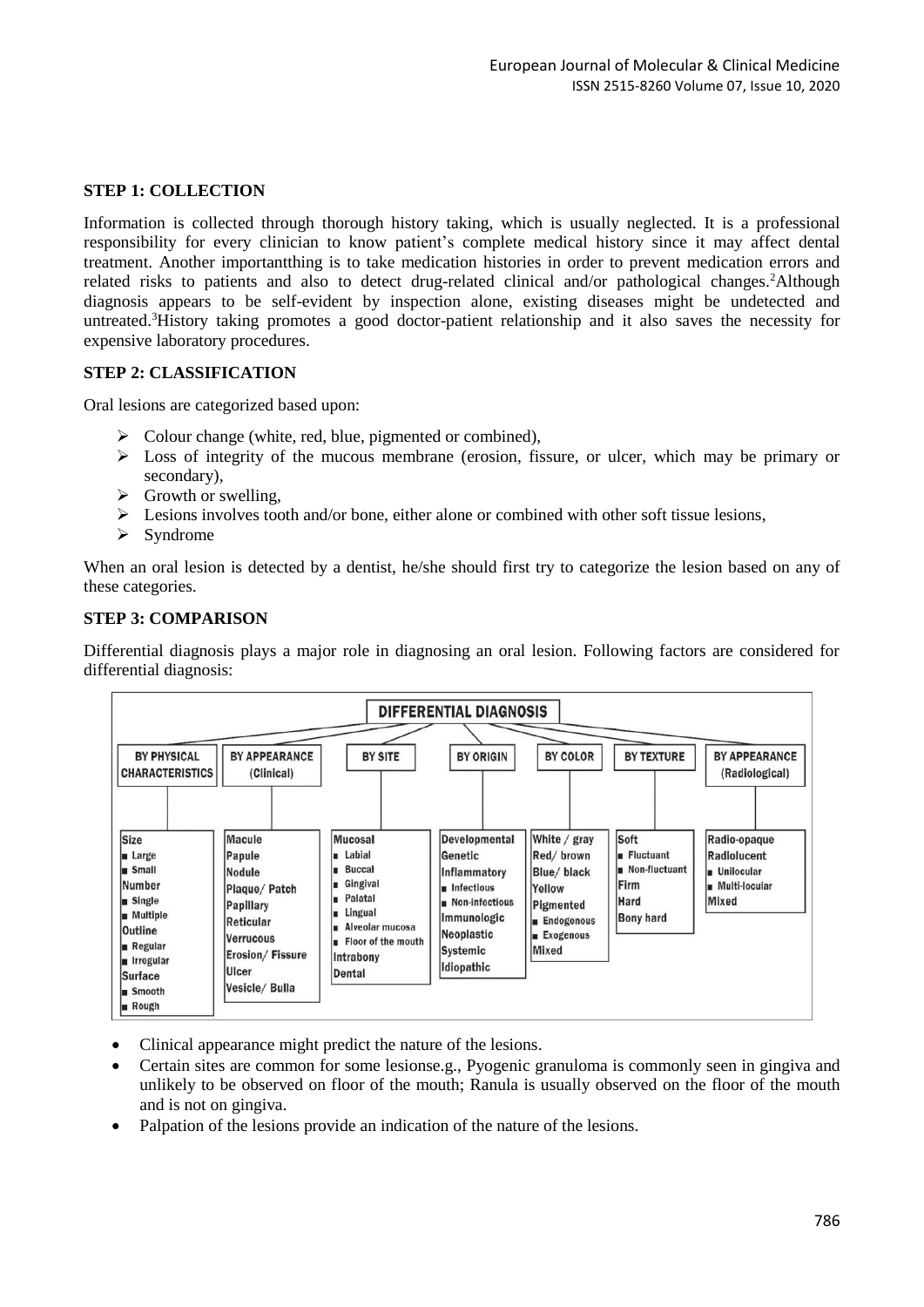- Colour of the lesionis very useful for detecting a lesion e.g., Leukoplakia (homogenous white lesion) can be observed in persons who have tobacco consuming habit;Amalgam tattoo (pigmented lesion in the gingiva due to faulty Class II amalgam restoration).
- Radiographs are necessary for intrabony lesions for detecting whether it is radiolucent (for, e.g., ameloblastoma, keratocyst), radiopaque (for, e.g., osteoma, odontoma) or mixed (for, e.g., Pindborgtumor, Gorlin cyst). Certain lesions have a specific radiographic characteristic which helps in diagnosise.g., cotton wool appearance of Paget disease, moth-eaten feature of osteomyelitis, sun-ray manifestation of osteosarcoma, and ground glass appearance of fibrous dysplasia.
- However, a dental clinician should not come to a diagnosis based on radiographic appearance only because e.g., cotton wool appearance is not limited to Paget disease but can also observed in condensing osteitis.

# **STEP 4: CLINICAL IMPRESSION**

A dental clinician must correlate with history, age, gender, clinical characteristics (appearance, site, location, signs and symptoms), radiological appearance and other possible causes before arriving to a definite diagnosis.

# **EXAMPLES:**

- A white line on the buccal mucosa along the occlusal level is undoubtfully linea alba and it does not need either investigations nor treatment.
- Leukoedema a bilateral white lesion on the mucosa which disappears while stretching buccal mucosa. does not offer any difficulty in diagnosis. However, diagnosis is not always that simple.

Following flowchart gives a logical approach to a white lesion of the oral mucosa and diagnostic criteria for a gingival growth or swelling.



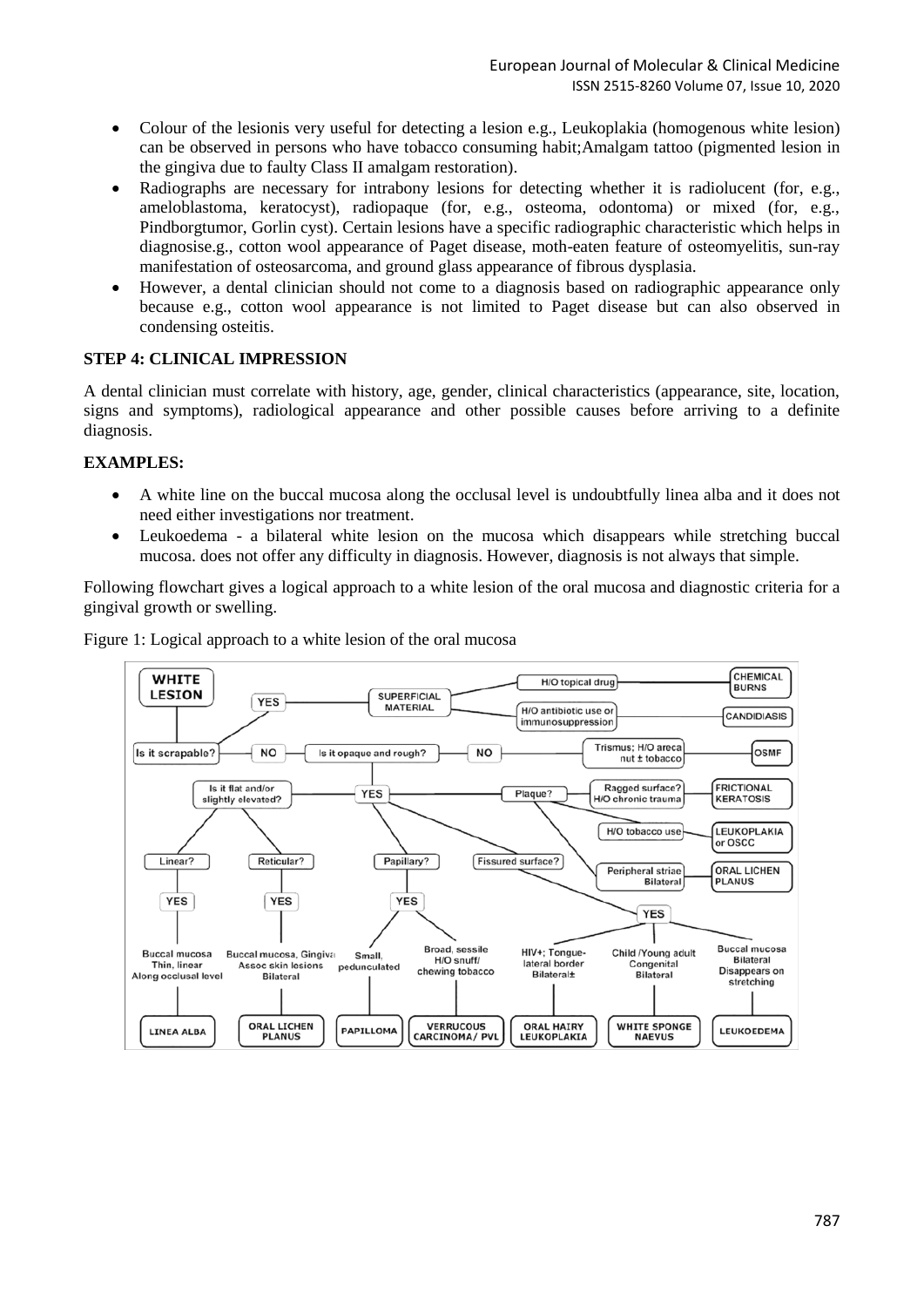

Figure 2: Gingival growth or swelling

# **STEP 5: CONFIRMATION**

- $\triangleright$  For some lesions even thoughthe dental clinician aredefiniteabout clinical diagnosis, confirmation is necessary.
- $\triangleright$  In certain situation, radiographs (intra oral periapical, orthopantomogram, or computed tomography scan etc.,) or laboratory investigations (HIV testing, serum Ca and alkaline phosphatase levels, haemoglobin estimation) or exfoliative cytology or biopsyare required for confirmation.
- $\triangleright$  Dental Clinicianmay accomplish procedures like punch biopsy on their own. The following Table tabulate oral lesions suitable for biopsy in general dental practice.

# **Table 1: ORAL LESIONS SUITABLE FOR BIOPSY IN GENERAL**

# **DENTAL PRACTICE**

- Fibroma (fibroepithelial polyp, fibrous epulis, inflammatory fibrous hyperplasia, irritation fibroma)
- Pyogenic granuloma
- Peripheral giant cell granuloma
- Papilloma Mucocele (with care not to rupture it)
- Lichen planus (if diagnosis is unclear)